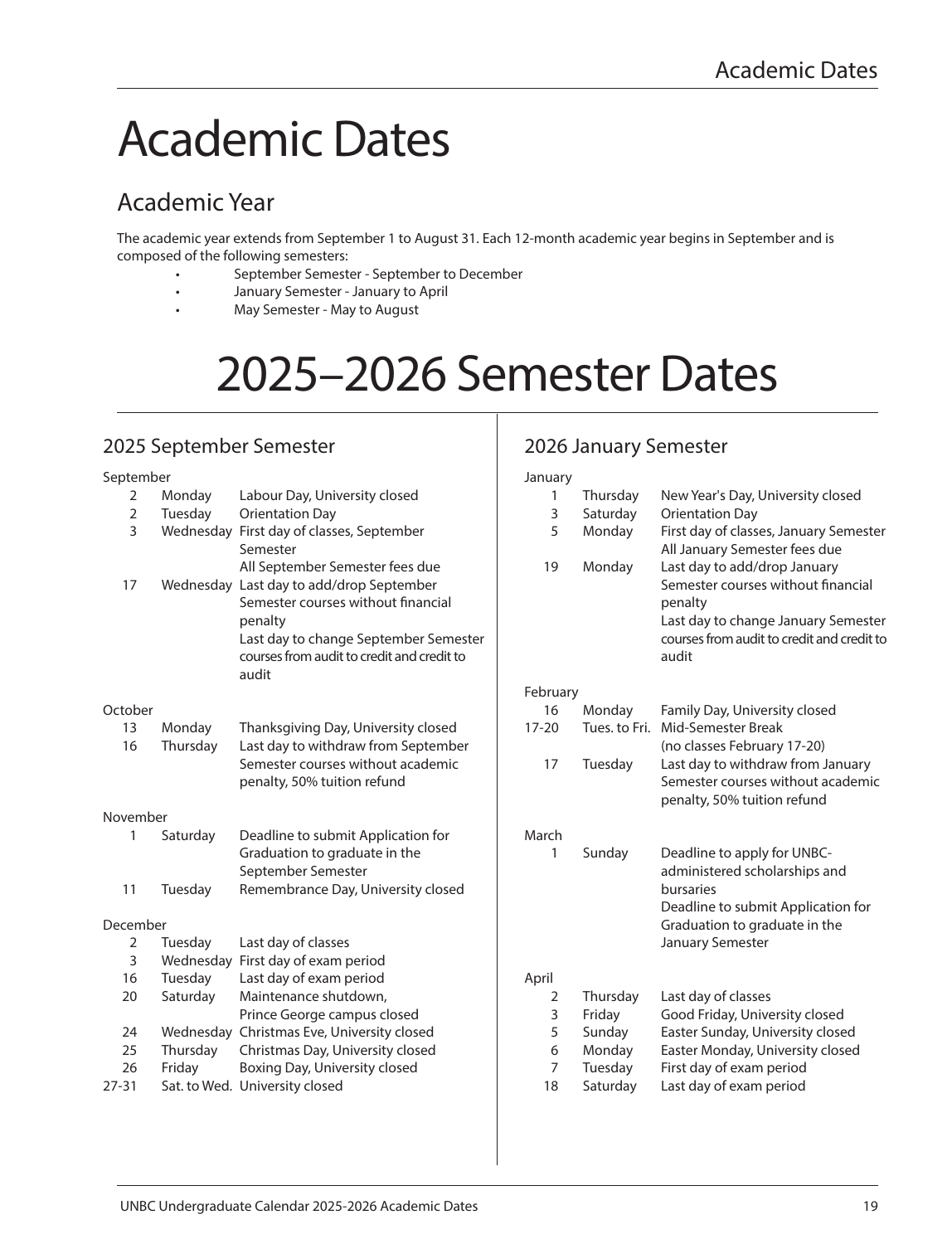### 2026 May Semester and 2026 Spring Intersession

| May            |          |                   |                                                                                                                                      |
|----------------|----------|-------------------|--------------------------------------------------------------------------------------------------------------------------------------|
|                | 4        | Monday            | First day of classes, May Semester and<br>Spring Intersession<br>All May Semester fees due, including<br>Spring/Summer Intersessions |
|                | 8        | Friday            | *Last day to add/drop Spring<br>Intersession courses without financial<br>penalty                                                    |
|                | 18<br>21 | Monday<br>Tuesday | Victoria Day, University closed<br>Last day to add/drop May Semester<br>courses without financial penalty                            |
|                |          |                   | Last day to change May Semester<br>courses from audit to credit<br>and credit to audit                                               |
|                | 22       | Friday            | *Last day to withdraw from Spring<br>Intersession courses without academic<br>penalty, 50% tuition refund                            |
|                | 29       | Friday            | Convocation Day (Prince George<br>campus)                                                                                            |
| June           |          |                   |                                                                                                                                      |
|                | 12       | Friday            | Last day of classes, Spring Intersession                                                                                             |
|                | 15       | Monday            | First day of exam period, Spring<br>Intersession                                                                                     |
|                | 16       | Tuesday           | Last day to withdraw from May<br>Semester courses without academic<br>penalty, 50% tuition refund                                    |
|                | 19       | Friday            | Last day of exam period, Spring<br>Intersession                                                                                      |
|                | 20       | Saturday          | Maintenance shutdown, Prince George<br>campus closed                                                                                 |
| 22 June-2 July |          |                   | Mid-Semester Break (no classes June 22-<br>July 2)                                                                                   |
|                | 30       | Tuesday           | Recommended deadline to apply for<br>the BC Student Assistance Program (BC<br>Student Loans)                                         |

## 2026 May Semester continued and 2026 Summer Intersession

### July

| 1      |           | Wednesday Canada Day, University closed                                          |
|--------|-----------|----------------------------------------------------------------------------------|
| 2      | Thursday  | First day of classes, Summer<br>Intersession                                     |
| 8      |           | Wednesday *Last day to add/drop Summer<br>Intersession courses without financial |
|        |           | penalty                                                                          |
| 15     | Wednesday | Deadline to submit Application                                                   |
|        |           | for Graduation to graduate in the May<br>semester                                |
| 21     | Tuesday   | Last day to withdraw from Summer                                                 |
|        |           | Intersession courses without academic                                            |
|        |           | penalty, 50% tuition refund                                                      |
| August |           |                                                                                  |
| 3      | Monday    | BC Day, University closed                                                        |
| 7      | Friday    | Last day of classes, May Semester and                                            |
|        |           | Summer Intersession                                                              |
| 10     | Monday    | First day of exam period, May                                                    |
|        |           | Semester and Summer Intersession                                                 |
| 14     | Friday    | Last day of exam period, May                                                     |
|        |           | Semester and Summer Intersession                                                 |

\*For condensed courses, the last day to withdraw (50% tuition refund) is indicated in the course-specific documentation.

# 2025 – 2026 Senate Dates

September 24, 2025 January 28, 2026 May 27, 2026 October 22, 2025 February 25, 2026 June 24, 2026 November 26, 2025 March 25, 2026 August 26, 2026

April 22, 2026